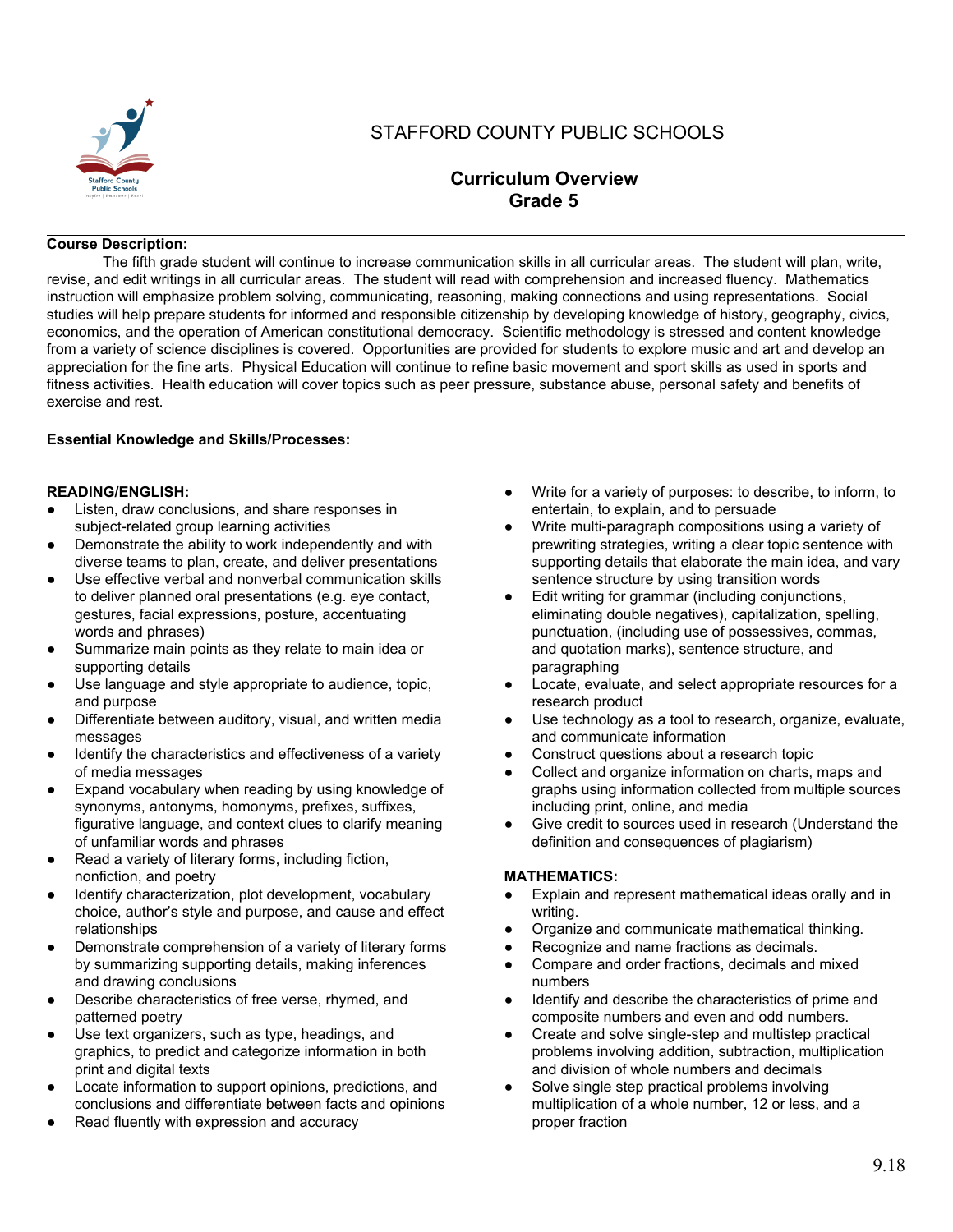- Investigate the sum of interior angles of a triangle and determine an unknown angle measure
- Recognize and apply transformations such as: translation, reflection and rotation
- Solve practical problems related to elapsed time
- Identify and describe the parts of a circle
- Write an equation to represent a given mathematical relationship using a variable
- Given a statement, write an expression to represent the math sentence using a variable
- Create problem situations based on given equation, using single variable and one operation
- Solve single- and multi-step practical problems involving add/subtraction with fractions and mixed numbers
- Evaluate whole number numerical expressions using the order of operations
- Differentiate among and find perimeter, area, and volume involving different situations
- Identify equivalent measurements within metric system
- Choose appropriate unit, estimate and then measure to solve problems using metric units
- Identify and classify angles, triangles based on their attributes.
- Investigate and describe the results of combining and subdividing plane figures
- Determine the probability of an outcome
- Collect, organize, and interpret data in a variety of forms.
- Describe mean, median, mode as measures of center and find each measure.
- Describe mean as fair share
- Describe range as spread of data
- Describe the relationship found in a number pattern and express the relationships
- Investigate and describe the concept of variable

#### **SCIENCE:**

- Plan and conduct investigations in which hypotheses are made and quantitative data collected with appropriate instruments; identify manipulated and responding variables
- Use graphs, charts, and diagrams to record and interpret data collected in experiments
- Use a classification key to identify minerals and organisms
- Investigate properties of sound transmission and sound as a means of communication
- Investigate the properties of the visible spectrum and how it behaves
- Investigate the properties of states of matter and the concepts of atoms, molecules and compounds
- Investigate cell structure and function
- Recognize characteristics of vertebrates and invertebrates, vascular and nonvascular plants, and kingdoms of living things
- Investigate the geological, physical, and biological characteristics of the ocean environment
- Investigate factors in Earth surface change including weathering, erosion, plate tectonics, evidence of change shown by fossils, and human impact
- Identify rock types and investigate the rock cycle

## **SOCIAL STUDIES:**

- Use map skills to recognize geographic and cultural features and regions of the United States
- $\bullet$  Study archaeology and life in America before the 17<sup>th</sup> Century, including American Indians
- Locate and describe the characteristics of the West African societies of Ghana, Mali and Songhai
- Trace the routes and evaluate early explorations of the Americas
- Describe life in Colonial American and Virginia
- Explain causes, events, and effects of the American Revolution and key concepts in the Declaration of Independence
- Study the U.S. Constitution and the U.S. Government.
- Study western expansion and growth of the nation
- Study the causes, key events, and effects of the Civil War on Virginia
- Explain key economic concepts, events, and changes
- Develop skills in discussion, debate, and persuasive writing by analyzing historical situations and events.
- Use technology to enhance their study of U.S. History

## **PHYSICAL EDUCATION AND HEALTH:**

Students in grade five apply movement principles and concepts and knowledge of anatomical structures and functions to enhance their movement performance, personal fitness, and game strategy and tactics. They develop proficiency in physical activities, dances, and educational gymnastics. Students demonstrate specialized skills alone, with a partner, or in a small group. They access and use resources to plan and improve personal fitness as they exhibit a physically active lifestyle. Students continue to develop responsible personal and social behaviors as they work with others in safe and respectful ways.

- The student will demonstrate mature movement forms, create movement patterns, and begin to describe movement principles.
- The student will apply anatomical knowledge and movement strategies in complex movement activities.
- The student will use personal fitness assessment data to enhance understanding of physical fitness.
- The student will participate in establishing and maintaining a safe environment for physical activities.
- The student will identify and explain the nutrition component and activity guidelines for energy balance.

Students in grade five distinguish reliable from unreliable health information and resources. Students' practices and behaviors demonstrate health knowledge and skills. Emphasis is placed on demonstrating interpersonal skills, assuming responsibility for personal health habits, and practicing behaviors that promote active, healthy lifestyles. Students analyze the influences of advertising and various media on personal and community health.

Analyze the impact of positive health behaviors and risky behaviors on personal health.